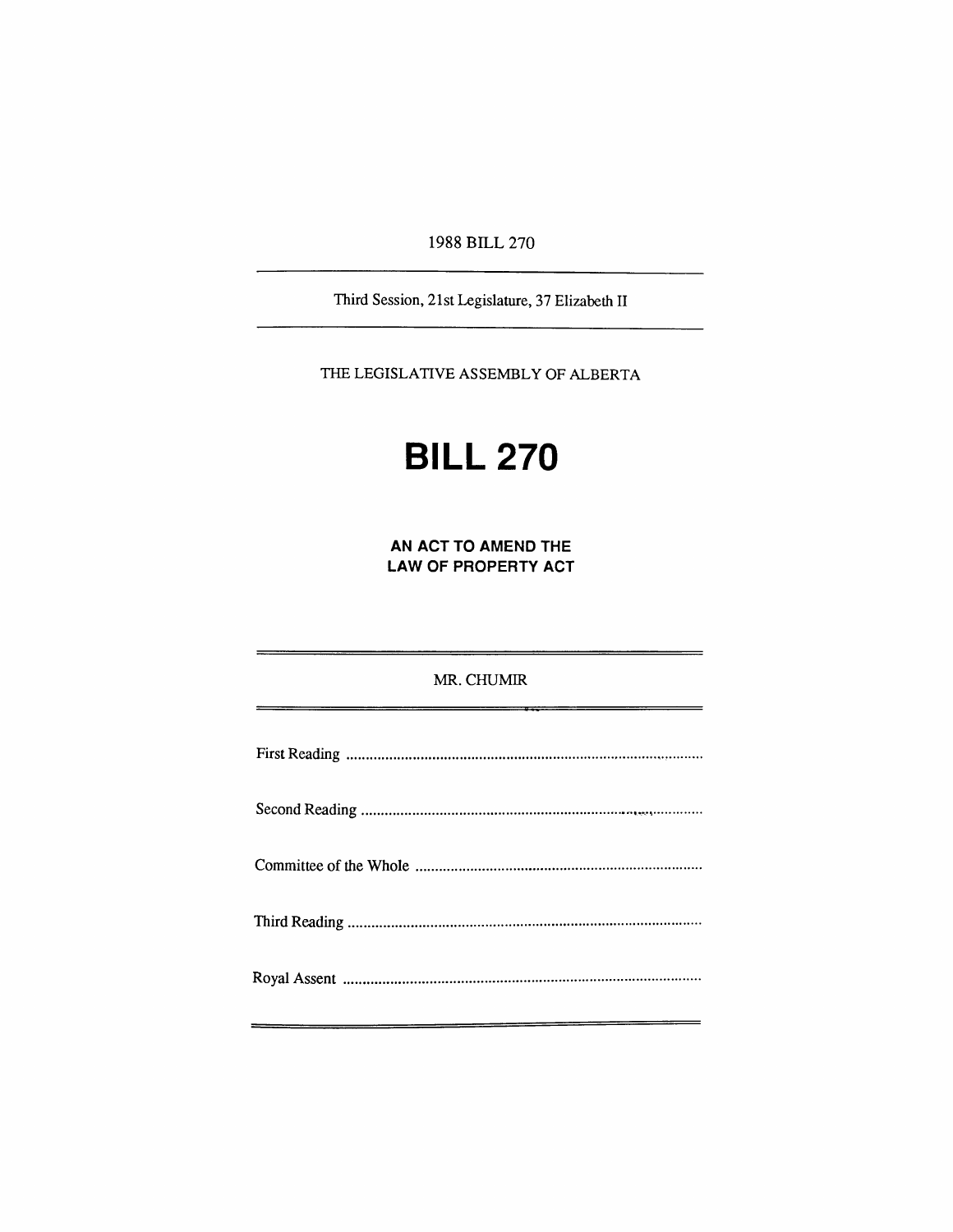*Bill 270 Mr. Chumir* 

## **BILL 270**

#### 1988

#### **AN ACT TO AMEND THE LAW OF PROPERTY ACT**

*(Assented to , 1988)* 

HER MAJESTY, by and with the advice and consent of the Legislative Assembly of Alberta, enacts as follows:

- *1 The Law of Property Act is amended by this Act.*
- 2 The following is added after section 57:

57.1(1) The right to receive a share of minerals, or the proceeds of sale of minerals, produced from or under land is hereby declared to be and always to have been an interest in land.

(2) Any caveat registered by the Registrar in respect of a right referred to in subsection  $(1)$ , whether filed by the owner thereof or by a trustee, is hereby declared to be and always to have been filed in respect of an interest in land and, if otherwise in proper form, to be a valid and subsisting caveat.